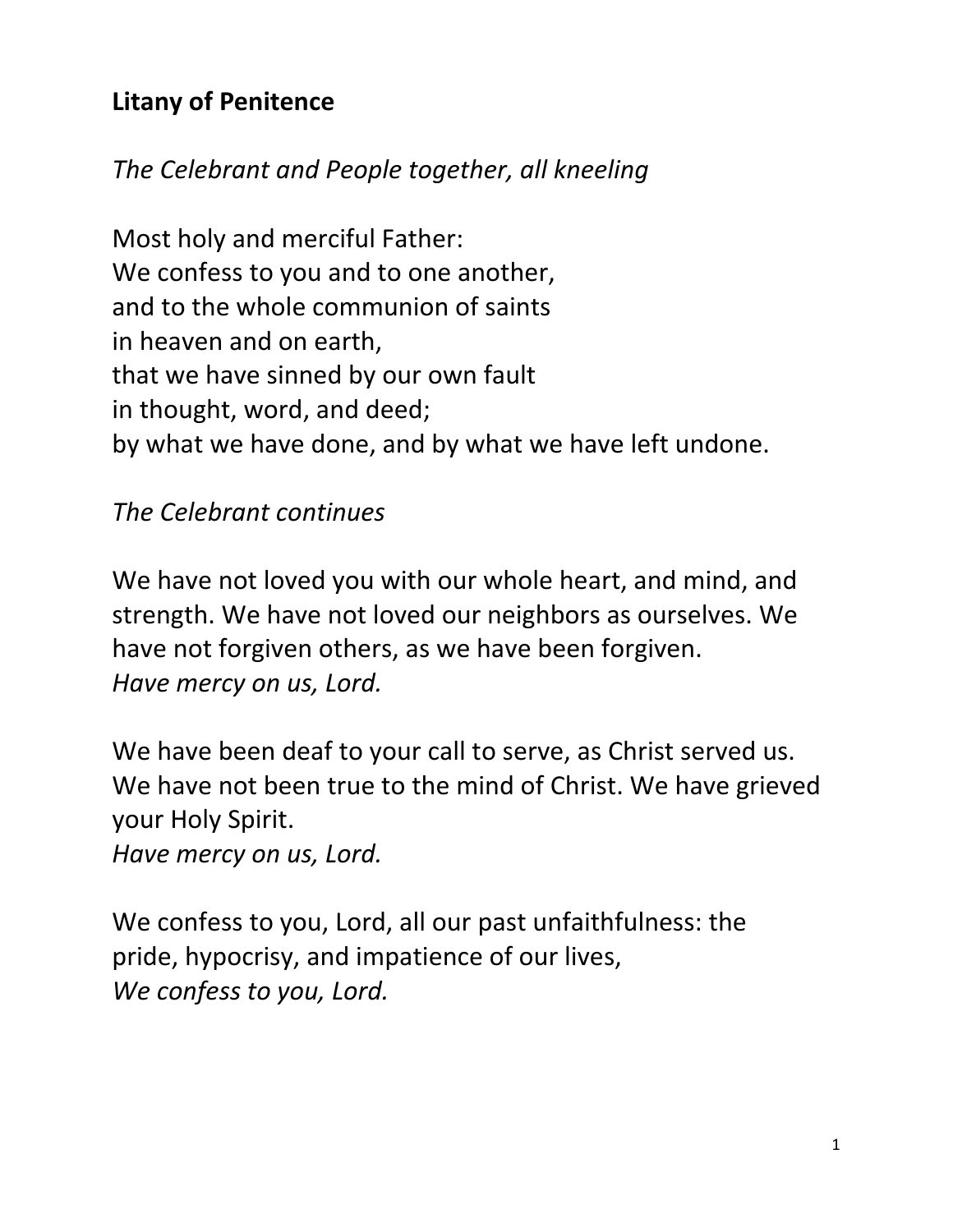Our self-indulgent appetites and ways, and our exploitation of other people, *We confess to you, Lord.*

Our anger at our own frustration, and our envy of those more fortunate than ourselves, *We confess to you, Lord.*

Our intemperate love of worldly goods and comforts, and our dishonesty in daily life and work, *We confess to you, Lord.*

Our negligence in prayer and worship, and our failure to commend the faith that is in us, *We confess to you, Lord.*

Accept our repentance, Lord, for the wrongs we have done: for our blindness to human need and suffering, and our indifference to injustice and cruelty, *Accept our repentance, Lord*.

For all false judgments, for uncharitable thoughts toward our neighbors, and for our prejudice and contempt toward those who differ from us,

*Accept our repentance, Lord*.

For our waste and pollution of your creation, and our lack of concern for those who come after us, *Accept our repentance, Lord.*